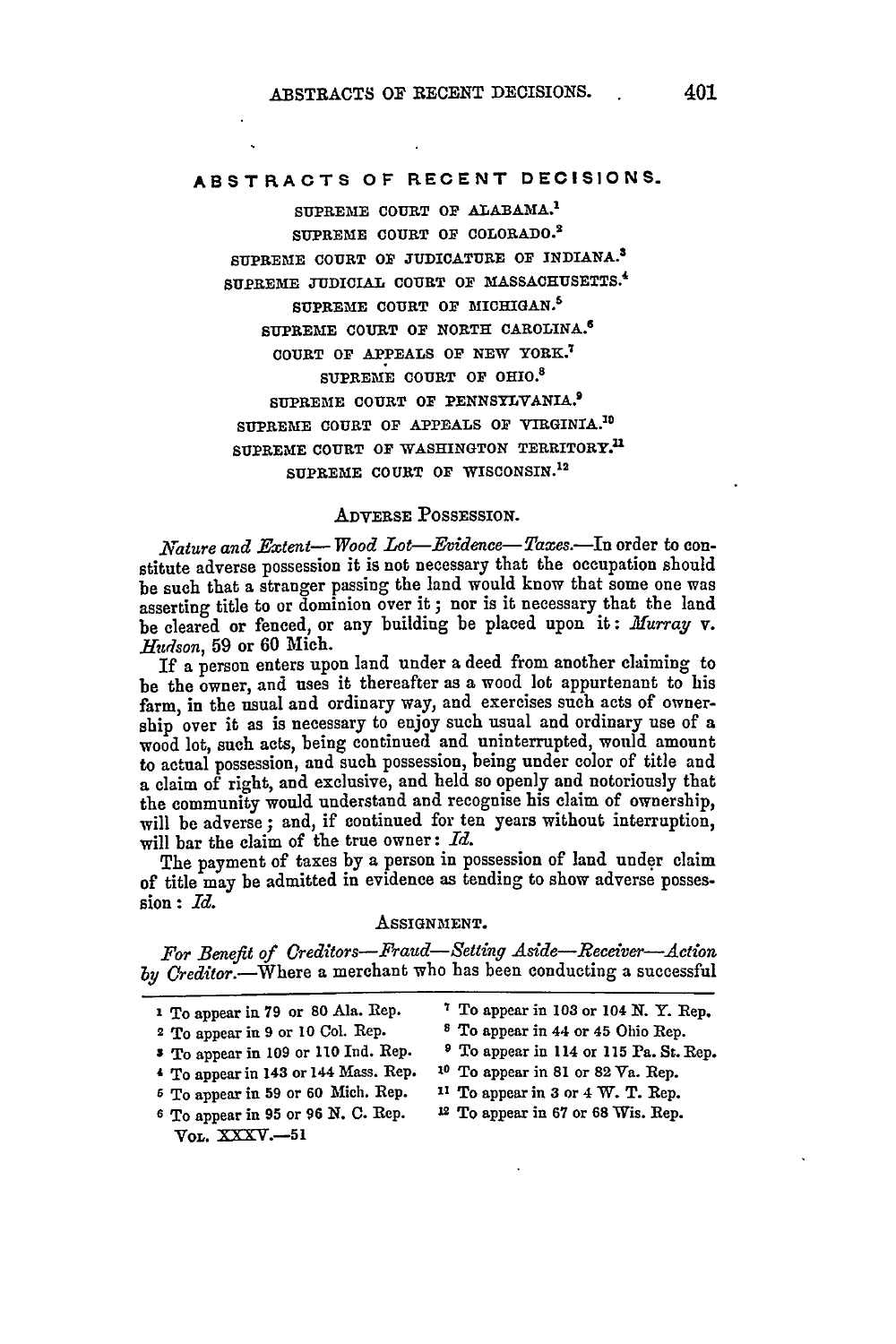business for **15** years makes an assignment for the benefit of his creditors to his own brother-in-law, after having executed chattel mortgages to his relatives covering a greater part of his property, and it is shown that the debts set out in the schedule were contracted only a few months before the assignment, that his stock in trade had been greatly reduced, and that his largest creditors were his own relations secured by the said mortgages, his creditors may file a bill, when the assignor refuses to do so, to set aside the chattel mortgages, compel the assignor to account for the property received by him, and to have a receiver appointed to carry out the provisions of the assignment; and, when the answer and the evidence on the part of the defence does not overcome the presumption of fraud arising from the circumstances shown, the creditors will be entitled to the relief prayed: *Funke* v. *Cone,* 59 or 60 Mich.

Where an assignee for the benefit of creditors refuses, after the written request of creditors, to sue to set aside a fraudulent chattel mortgage made by the assignor, the validity of such a mortgage may be attacked in a suit in equity by the creditors for the appointment of a receiver to carry out the provisions of the assignment, and to set aside such mortgage when no demurrer to the bill is filed, and the issue of validity is met **by** the answer: *Id.*

## **ATTORNEY AND CLIENT.** See *Witness.*

## **BANKS AND BANKING.**

*Collections-Promssory Note-Fraud of Creditors-Garnishment-Practice.*—A bank with which a note is deposited by the payee, for collection, cannot refuse to return the note, or its proceeds, to the depositor, on the ground that it was given to defraud creditors of a third person, unless the bank itself is one of those creditors: *First Nat. BanTc of Leadville v. Leppel,* 9 or 10 Col.

To hold a bank with which a note is deposited, for collection, as garnishee, with respect to said note, a special notice is necessary, specifying the note in question as the property of **a** person other than the depositor: *Id.*

*Eoidence-Parol-Promissory Notes- Undisclosed Purpose-Frincipal and Agent- When the Relation .Eists.-In* an action **by** a bank against an endorser of promissory notes, to recover the amount of the notes, it is competent for the defendant to prove by parol testimony that the notes were given **by** the maker in settlement of overdue notes held by the bank, some of which the defendant had endorsed, and that the endorsements were made relying on the assurance of the president of the bank, who managed the affair, that the maker was to execute a bond and mortgage to secure the notes, and that the bank would look to the maker and the security alone, and that recourse would not be had to the endorser: *Cake v. Pottsville Bank,* 114 or **115** Pa. St.

But testimony of the endorser himself, to the effect that he "would not have endorsed the notes had it not been for the express stipulation that he should not be liable thereon," merely tends to show his thoughts and purposes, not disclosed at the making of the contract, and is not admissible: *Id.*

**<sup>A</sup>**president of a bank who secures a settlement from an endorser on overdue notes held **by** the bank, by taking new notes signed and endorsed

402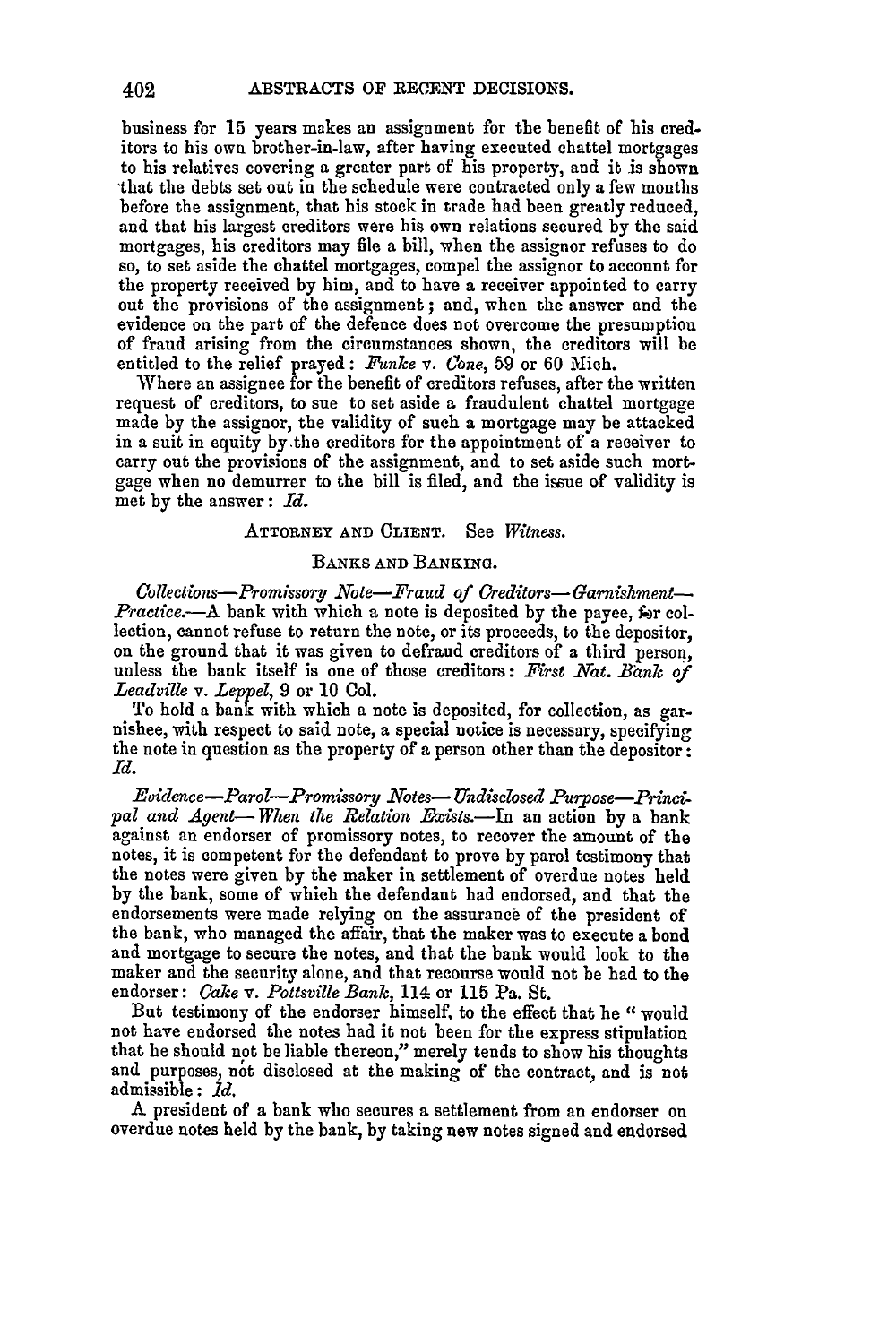by the same parties, acts as the agent of the bank, and whatever he does within the apparent scope of his authority to obtain the new security is binding on the bank which accepts and holds the security: *Id.*

*Certificate of Deposit* **-** *Loss- Liability* **-** *Interest* **-** *Demand.-A* negotiable certificate of deposit, if lost before endorsement by the depositor, can invest the finder with no title, and the depositor may maintain a suit at law to recover on such lost certificate upon refusal of the bank to surrender the deposit, unless he shall execute to it an indemnity bond against possible future loss. And this rule is not changed **by\*** the terms of the certificate, which makes the same payable "on return of the certificate :" *Citizens' Nat. Bank v. Brown,* 44 or 45 Ohio.

In such a case, interest should be allowed the depositor from the date of the bank's refusal to pay the amount of the deposit **:** *Id.*

*Draft- Certifiation-Liabilitj.-In* an action upon a draft drawn upon and certified by defendant, which had been fraudulently altered in amount, plaintiff's counsel, in his opening, stated that plaintiff expected to prove that, before taking the draft, plaintiff asked defendant's teller if the certification was good, and was told it was, after careful examination of the draft by the teller; that notice had previously been given by the drawer to the defendant of the miscarriage of the draft, and a request to stop payment; that, in the ordinary usage of banks, it was the duty of the teller, before answering the question, to compare the draft with his certification book and book of stopped payments **;** and that said question related, not merely to marks of certification, but to the draft as certified. Upon this statement plaintiff's complaint was dismissed: *Held* error, and that, aside from the question of usage, plaintiff had a right to go to the jury on the question whether the inquiry made of the teller was understood by the parties as referring to the validity of the certification, at the time it was exhibited to the teller, or only to the marks of certification, and also on the question whether it was culpable negligence for the teller to answer the question without referring to the books: *Clews v. Bank of N. Y. Nat. Banking Ass'n,* 103 or 104 *N.* Y.

## **BILLS AND NOTES.** See *Banks and Banking.*

*Negotiable Instruments-.Notice to Endorser-Sufflciency.-Notice* of non-payment of a note endorsed by a copartnership is sufficiently served on the firm if sent through the post-office to what was its place of business at the time when the note was given, in the absence of knowledge, on the part of the holder, of removal; and such knowledge is not to be inferred from knowledge that the endorsers had failed, and assigned to one who was winding up their affairs for the benefit of the creditors at the former place of business; and the notice would be sufficient to hold a member of the firm, even if the holder knew that he was absent, but had a residence in a neighboring town: *Importers' and Traders' Nat. Bank v. Shaw,* 143 or 144 Mass.

#### CHAMPERTY AND MAINTENANCE.

*Contingent Fees.*—A contract by which an attorney depends on the contingency of success for payment for all services, and the client agrees to furnish evidence and pay all actual costs, and that the abtorney shall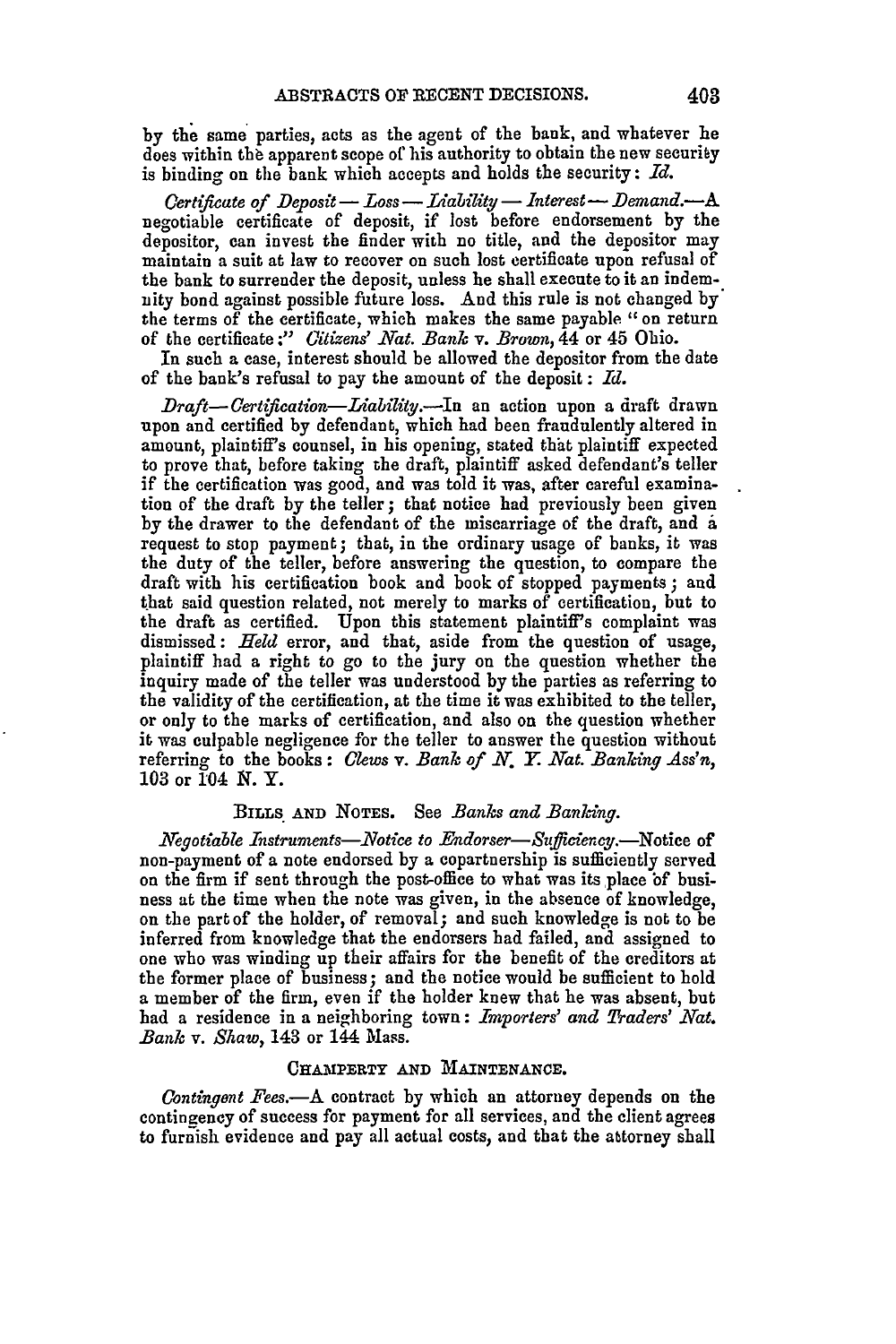be entitled to very large and liberal fees, not to exceed fifty per cent. of the amount collected, is not champertous, nor void for maintenance: *Blaisdell v. Ahern,* **143** or 144 Mass.

## COMMISSIONS. See *Principal and Agent*.

#### **CONTRACT.**

*Executory--Action on-Instruction-Value of Painting.*-Where an artist who has agreed to paint the portrait of two children fails to complete the work for several years, and the father, for whom the picture was pain'ed, refuses to accept it, in an action to recover the value of the painting it is error to make no reference to the delay on the part of plaintiff in completing the picture: *Turner* v. *Mason,* **59** or **60** Mich.

In an action **by** an artist to recover the value of a portrait of children, painted for a father, which he has refused to accept, it is error to instruct the jury to give as damages what the picture was worth, and what the artist's services were worth, taking into consideration the exhausting studies necessary to acquire skill as an artist, and the time consumed and expenses incurred in acquiring professional knowledge and distinction, as the compensation of artists is not generally measured by the intrinsic merit either of themselves or of their pictures: *Id.*

#### CORPORATION.

*Municipal-Hospital-Establishment-Amendment of Statute.--A* purchase by a city of laud outside of its corporate limits, to use as the site of a small-pox hospital, in lawful pursuance of a general statute authorizing the establishment of hospitals, will be regarded as such an establishment of the hospital on the site in question that the city **can** use the property for said purpose without hindrance, although before such use, and a few days after the purchase and conveyance to the city, an amendment of the law is enacted, providing that cities locating hospitals outside of their corporate limits must first obtain the consent of the county court and board of supervisors: *City of Richmond v. Supervisors of Henrico Co.,* **81** or **82** Va.

*Same-Defective Streets- Obstructions-Notice.-Where* the evidence shows that the plaintiff was injured by falling over a plank across a sidewalk, placed there by persons engaged in erecting a building, and that the accident occurred after dark of the first day on which the plank was placed across the sidewalk, the city is not liable, for the reason that it does not appear that the obstruction had wrongfully been upon the sidewalk such a length of time as to charge the municipal authorities with notice: *City of Warsaw v. Dunlap,* **109** or **110 Ind.**

*Same-Defective Streets-Snow and Ice* -It is the duty of a municipal corporation in New York to keep its sidewalks clear of snow and ice, so that they may be safe and convenient for passage; but it may impose the duty of so doing upon the citizens, and it is not guilty of negligence if, observing the work is being generally done, it awaits their action for a reasonable period. When, however, such reasonable time has been given, the corporation must either compel the citizens to act, or do the work itself; and, if it suffers the obstruction to remain thereafter, with notice, actual or constructive, of its existence, it will be responsible for injuries resulting: *Taylor v. City of Yonkers,* **103** or 104 **N.** Y.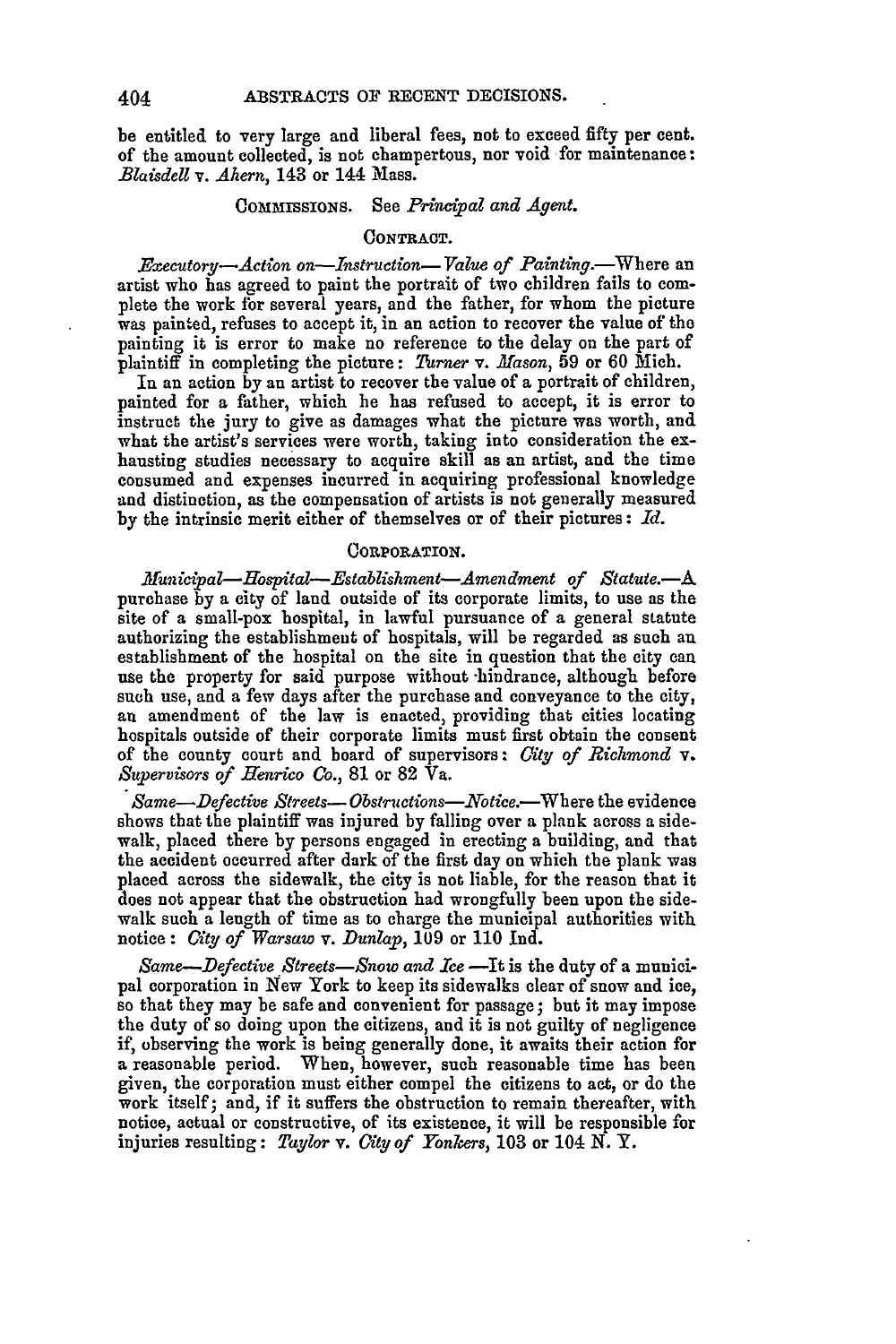It is not negligence on the part of a city in New York to fail to remove from its sidewalks ice formed by a sudden fall of temperature, and which it is practically impossible to remove, or to fail to compel its citizens to sprinkle such ice with ashes or sand to prevent it from being slippery, but the city may await a change of temperature, which will remove the danger: *Id.*

A slope over a sidewalk in a city, formed **by** sand and small stones that had washed out of an embankment from time to time, being allowed to accumulate, became covered with sleet and ice during a cold night; and a person, in going to his place of business early in the morning, fearing to go down the steps in front of his house, attempted to walk over the slope, fell, and was injured. *Reld,* that if the accident was caused **by** the ice alone, the city would not be liable; but that if the condition of the slope, which the city had negligently allowed to be formed and remain over the walk, was a concurring cause of the fall, without which the accident would not have happened, the city would be responsible: *Id.*

## CRIMINAL LAW.

*Statutory Offence-Repeal of Statute.-Where* a party is convicted under an act that is repealed after the conviction, but before judgment thereon, the proceedings are arrested, and all authority to pronounce judgment withdrawn: *State v. Williams,* 95 or 96 N. **C.**

#### **DAMAGES.** See *Railroads.*

## EVIDENCE. See *Adverse Possession; Banks and Banking; Railroads.*

*Secondary-Payment under Protest-Notice.-In* a suit for taxes paid under protest, plaintiff showed that inclosed with the check with which it paid its taxes was a protest; that the treasurer acknowledged the receipt of the check and protest. It was then permitted to put in evidence a copy of the protest made by plaintiff's manager when he sent it, over defendant's objection that the original should have been introduced, or a notice served on the treasurer to produce it **:** *Held* that, the protest being a mere notice, it was not necessary to produce the original; but, after the fact of service was shown, it was provable **by** a copy made at the same time as the original: *Mich. Land & Iron Co., Limited, v. Township of Republic,* **59** or 60 Nich.

*Opinion-Practical* Knowledge.-Plaintiff claimed damages from a railroad company for preventing the letting of his tenements by blasting near by. While on the witness stand, plaintiff was asked: "Could you not have rented these tenements but for the railway *?" Hield* a proper question, calling for the witness' belief on a matter within his own knowledge, and not calling for an opinion on a question of science or skill: G. *B. & L. By.* v. *Eagles,* 9 or 10 Col.

#### **FRAUD.** See *Assignment; Trusts.*

## **GUARDIAN AND WARD.**

*lnvestments.-In* making a loan of the money of his ward, the guar. dian should be as circumspect and prudent as an ordinarily prudent man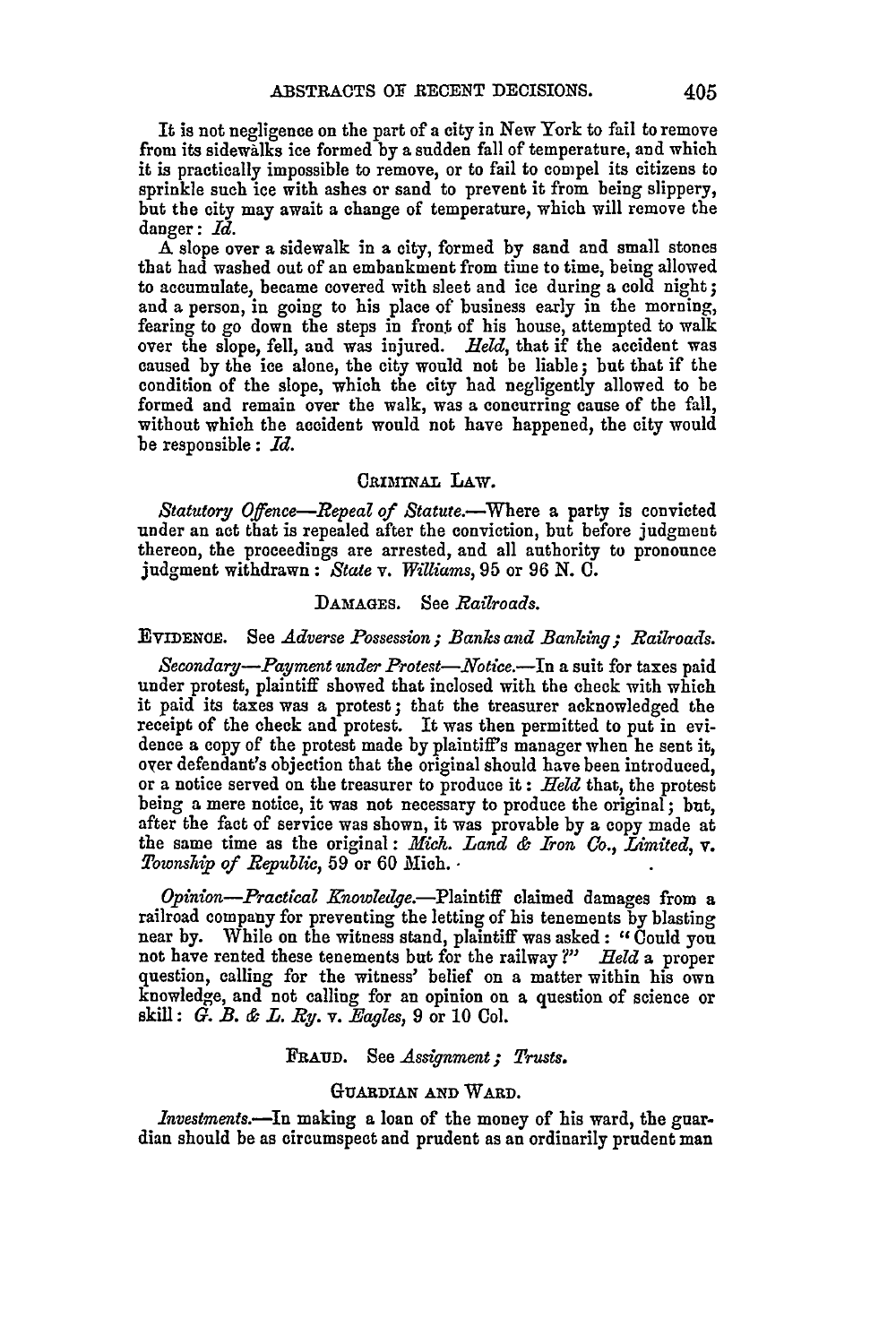would be in lending his own money. He should look, not alone to the ultimate sufficiency of the borrower, or of the mortgage security offered, but should also consider whether or not, when the money shall be wanted, it can probably be realized without the expense of litigation ; or **he** should provide in the mortgage that any expense attending the foreclosure shall be secured **by** the premises mortgaged **:** *Brewer v. Ernest,* **79** or **80** Ala.

### **LIENS.**

*Equitable-Laundry-Man.-The* plaintiff, a laundry company, **con**tracted with the defendant, a manufacturer, to launder collars and cuffs for him, and the agreement was that the goods were to **be** returned as fast as laundered, and on the first of each month defendant was to pay for those goods which were laundered and returned during the preceding month: *Held,* that the plaintiff had no lien upon the goods in his possession for balance unpaid on his work, as, **by** the terms of the contract, possession of the goods was to be surrendered before payment: *Wiles Laundry* **Co.** *v. Hahlo,* **103** or 104 **N.** Y.

#### LIQUIDATED **DAMAGES.**

Stipulation-Bar to suit.- A provision, in a contract to put a steamboiler in a vessel, that the contractor binds himself " to pay or allow to the party of the first part \$5 per day, Sundays excepted, as fixed, settled, and liquidated damages, for all time after February 10th 1877, till the aforesaid boiler is delivered and tested, and the last-mentioned amount, if any, to be deducted from the last payment," which was payable on February 10th 1877, "when the boiler is delivered at boat, tested, and found all right," does not prevent a suit to recover damages **fbr** a failure to deliver the boiler in the time agreed **;** but if the plaintiff has, under the contract, retained in his hands sufficient to cover the damages stipulated, that fact may be shown in bar of the action: *Mitchell v. McKinnon,* 59 or 60 Mich.

#### **MORTGAGE.** See Tru. *is.*

#### NEw TRIAL.

*Custody of Jury-Sheriff.*-Where the sheriff who had the jury in charge during their deliberations in a trial for homicide entered the complaint on which defendant was arrested, and also testified as a witness for the prosecution, *held,* that this did not justify a new trial: *People v. Coughlin,* 59 or 60 Mich.

## NOTIcE. See *Bills and 2Votes ; Evidence; Trusts.*

## PRINCIPAL **AND AGENT.** See *Banks and Banling.*

*Commissions-Liability--Employment by Buyer and Seller.*-The fact that S. hires **J.** to sell realty belonging to his wife, at the same time telling **J.** that it is his wife's property, does not, of itself, constitute S. his wife's agent, as to J., so as to relieve him of liability to J. for **the** commissions for the sale, the question being to whom **J.** gave credit. S. became personally liable if he undertook to be so, and this might be inferred from the fact that he contracted with the plaintiff in his own name, and without any qualification : *Jarvis v. Schaefer,* 103 or 104 N. Y.

Where **S.** had employed J. to sell certain realty, the fact that J. is employed by the buyer of the property to negotiate for the property does

406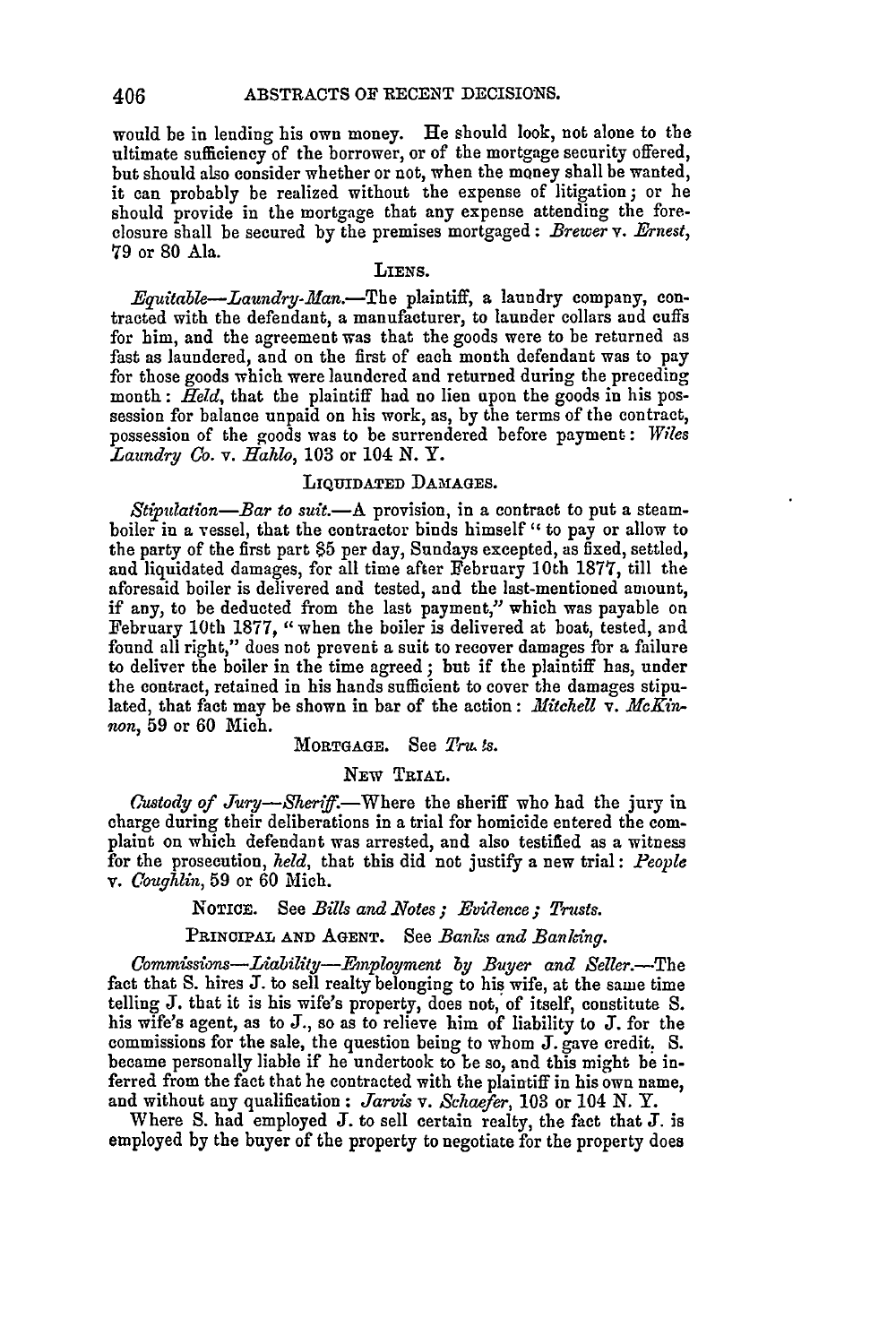not relieve **S.** of liability to pay **J.** his commissions, if **S.** knew of J.'s employment **by** the buyer, and if buyer and seller came together, and settled the terms; the agent simply procuring for each a vendor or buyer, as the case might **be:** *Id.*

### PRIVILEGED COMMUNICATION. See *Witness.*

## RAILROADS.

*Damages--Measure-Loss of Business-Construction of Railroad-Evidence--Competency.-A* hotel keeper is entitled to damages for loss of business in an action against a railroad company, who, in blasting rocks for the purpose of building the road-bed, cause guests to leave the hotel in fear of. flying rocks and other debris: G., *B. & L. Ry. Co.* v. *Doyle,* 9 or 10 Col.

In such an action, evidence of injury to other buildings in the immediate vicinity of plaintiff's building is admissible on the question whether the danger from the missiles was so great as to justify the fears of plaintiff's guests, and authorize their departure: for, if it was not, plaintiff would not have a right to recover **:** *Id.*

#### SALE.

*On Approval-Resae-tle Acquired.-A.,* a dealer in diamonds, **by** his agent, delivered a pair of ear-rings to *B.,* who was also a dealer, and took from him a receipt, stating the value of the jewels, and that they were received "on approval to show to my customers," and "to be re- turned on demand" to **A.** B. sold them to **C.,** who paid for them in good faith. *Held,* in an action **by A.** against **C.,** that B. had authority to sell them, and **0.** acquired a good title to them: *Smith* v. *Clews,* **103** or 104 **N.** Y.

#### **STATUTE.** See *Criminal Law.*

## STREETS. See *Corporation.*

## **SUNDAY.**

*Keeping Open Shop--Hebrew-Sales to Hebrews-- Work of Necessity or Charity.-At* the trial of a complaint charging the defendant with keeping open his shop upon the Lord's day, evidence that the defendant was a Hebrew, who conscientiously believed that the seventh day of the week ought to be observed as the Sabbath, and that he actually refrained from secular business **oxf** that day, is immaterial: *Commonwealth* v. *Starr,* 143 or 144 Mass.

At the trial of a complaint charging the defendant with keeping open his shop on the Lord's day in alleged violation of a statute prohibiting the keeping open of a shop on that day for any purposes of business, it is incompetent for the defendant, a Hebrew, to prove that **he** kept open his shop for the sole purpose of selling meat to Hebrews, and that this was a work of necessity or charity **:** *Id.*

## TAxES. See *Adverse Possession.*

#### TRUSTS.

*Power of Trustee-fortgage-Record-Notice-Boreclosure-Per. sonal Judgment.-A* wife, **by** deed, conveyed property to her husband in trust for her children, their heirs and assigns forever. The deed authorized the husband *"to* sell and convey the said property as to him